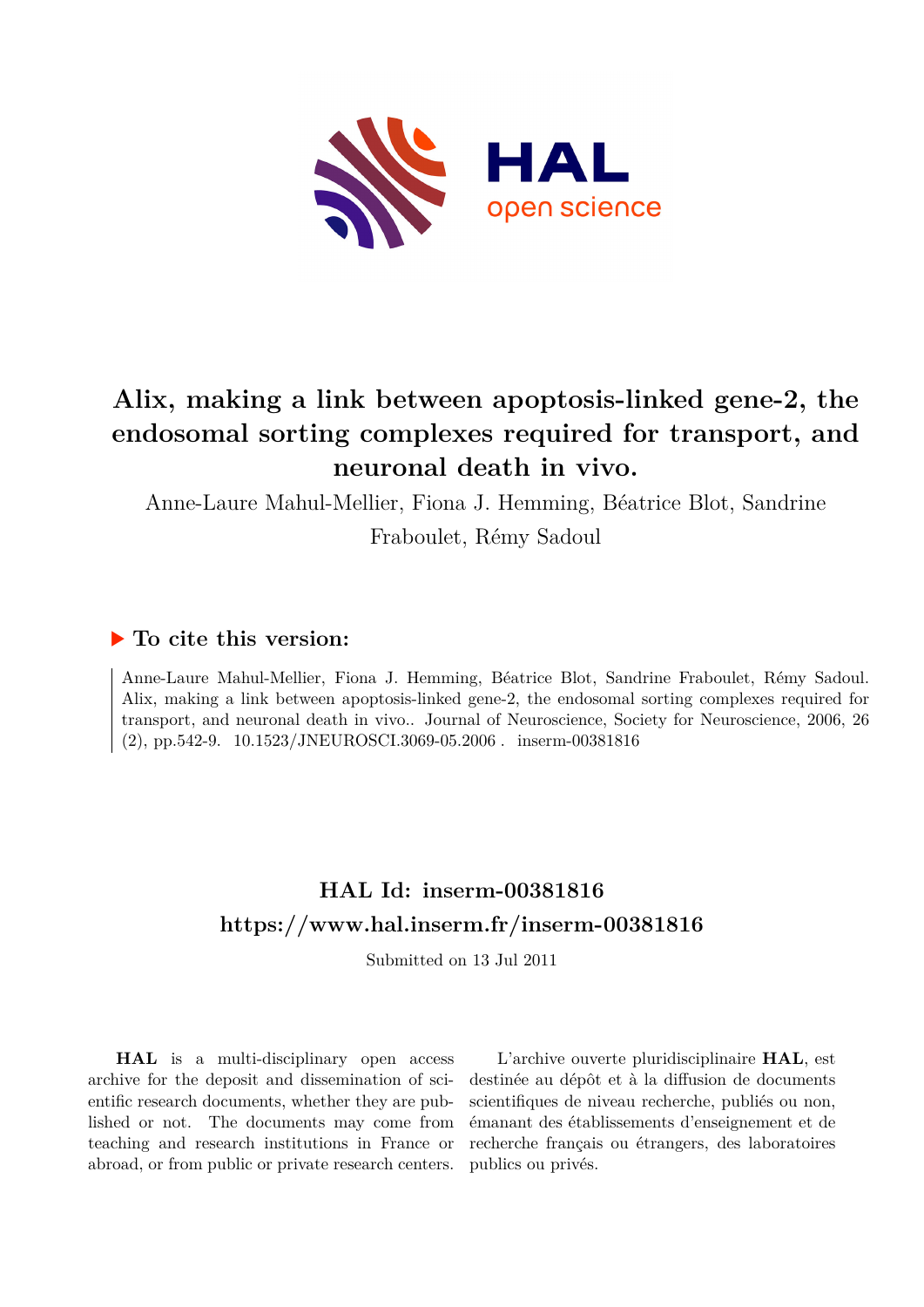**Development/Plasticity/Repair**

# **Alix, Making a Link between Apoptosis-Linked Gene-2, the Endosomal Sorting Complexes Required for Transport, and Neuronal Death** *In Vivo*

#### Anne-Laure Mahul-Mellier, Fiona J. Hemming, Béatrice Blot, Sandrine Fraboulet,\* and Rémy Sadoul\*

Institut National de la Santé et de la Recherche Médicale (INSERM), Laboratoire Neurodégénérescence et Plasticité, Equipe Mixte INSERM 0108, and Universite Joseph Fourier, Grenoble I, F-38043 Grenoble, France

**Alix/apoptosis-linked gene-2 (ALG-2)-interacting protein X is an adaptor protein involved inthe regulation ofthe endolysosomal system through binding to endophilins and to endosomal sorting complexes required for transport (ESCRT) proteins, TSG101 and CHMP4b. It was first characterized as an interactor of ALG-2, a calcium-binding protein necessary for cell death, and several observations suggest a role for Alix in controlling cell death. We used electroporation in the chick embryo to test whether overexpressed wild-type or mutated Alix proteins influence cell death** *in vivo***. We show that Alix overexpression is sufficient to induce cell death of neuroepithelial cells. This effect is strictly dependent on its capacity to bind to ALG-2. On the other hand, expression of Alix mutants lacking the ALG-2 or the CHMP4b binding sites prevents early programmed cell death in cervical motoneurons at day 4.5 of chick embryo development. This protection afforded by Alix mutants was abolished after deletion of the TSG101, but not of the endophilin, binding sites. Our results suggest that the interaction of the ALG-2/Alix complex with ESCRT proteins is necessary for naturally occurring death of motoneurons. Therefore, Alix represents a molecular link between the endolysosomal system and the cell death machinery.**

*Key words:* **Alix/AIP1; ALG-2; spinal motoneurons; programmed cell death; ESCRT; embryo**

#### **Introduction**

Endocytosis and autophagy can be increased massively during neuronal death in the embryo and in the adult, suggesting that activation of the endolysosomal system is instrumental for some types of cell demise. The endolysosomal system is composed of a series of intracellular compartments within which endocytosed molecules and redundant cellular material are hydrolyzed (Pillay et al., 2002). Endocytosed material tends to flow vectorially through the system from early endosomes to late endosomes and into lysosomes, whereas autophagy provides an alternative entry point. On their way toward degradation, ubiquitinated transmembrane proteins trigger the sequential formation of protein hetero-oligomeric complexes called endosomal sorting complexes required for transport (ESCRT I, II, and III), which allow their incorporation into vesicles budding inside intermediate endosomes called the multivesicular bodies (MVB) (Katzmann et al., 2002; Raiborg et al., 2003). Thereafter, the vesicles and their cargoes will be hydrolyzed after fusion of the MVB with the lyso-

Received March 18, 2005; revised Oct. 26, 2005; accepted Oct. 29, 2005.

\*S.F. and R.S. contributed equally to this work.

Correspondence should be addressed to Rémy Sadoul, Laboratoire Neurodégénérescence et Plasticité, Equipe Mixte INSERM 0108, Pavillon de Neurologie, Centre Hospitalier Universitaire de Grenoble, boite postale 217, 38043 Grenoble Cedex 9, France. E-mail: remy.sadoul@ujf-grenoble.fr.

DOI:10.1523/JNEUROSCI.3069-05.2006

Copyright © 2006 Society for Neuroscience 0270-6474/06/260542-08\$15.00/0

some. Another key regulator of the budding of the MVB limiting membrane is Alix/apoptosis-linked gene-2 (ALG-2)-interacting protein X (AIP1) (Matsuo et al., 2004). This function may be related to the capacity of the protein to bind to lysobisphosphatidic acid and endophilins, both known to regulate the curvature of lipid bilayers (Ringstad et al., 1997; Schmidt et al., 1999; Huttner and Schmidt, 2000; Chatellard-Causse et al., 2002) and to TSG101 and CHMP4b, from ESCRT I and ESCRT III, respectively (Martin-Serrano et al., 2003; Strack et al., 2003; von Schwedler et al., 2003).

Alix was first characterized as an interactor of ALG-2 (Vito et al., 1996, 1999; Missotten et al., 1999), a small  $Ca^{2+}$  binding protein, the expression of which has been shown to be necessary for death to occur (Vito et al., 1996). In adult rats, we have demonstrated recently an early increase of Alix expression in regions of kainate-induced neurodegeneration, as well as in the degenerating striatum in a model of Huntington's disease (Blum et al., 2004; Hemming et al., 2004). This upregulation of Alix may be the cause of cell death, because Alix overexpression induces apoptosis of cultured cerebellar granule cells. On the other hand, expression of the C-terminal half of the protein (Alix-CT), known to block the ESCRT machinery, ensures survival of the same neurons (Trioulier et al., 2004).

Here, we used electroporation in the chick embryo to test whether the expression of wild-type or mutated forms of Alix modulates cell death *in vivo*. We observed that Alix overexpression killed neuroepithelial cells, whereas Alix-CT expression blocked naturally occurring cell death (NOCD) in motoneurons.

This work was supported in part by the Institut National de la Santé et de la Recherche Médicale, the University Joseph Fourier, a grant from the Association Française contre les Myopathies, and funds from the Association pour la Recherche contre le Cancer. We thank Dr. Karin Sadoul for invaluable help with this manuscript, David Béal for technical support, and Dr. Philippe Mahul for helping with statistics.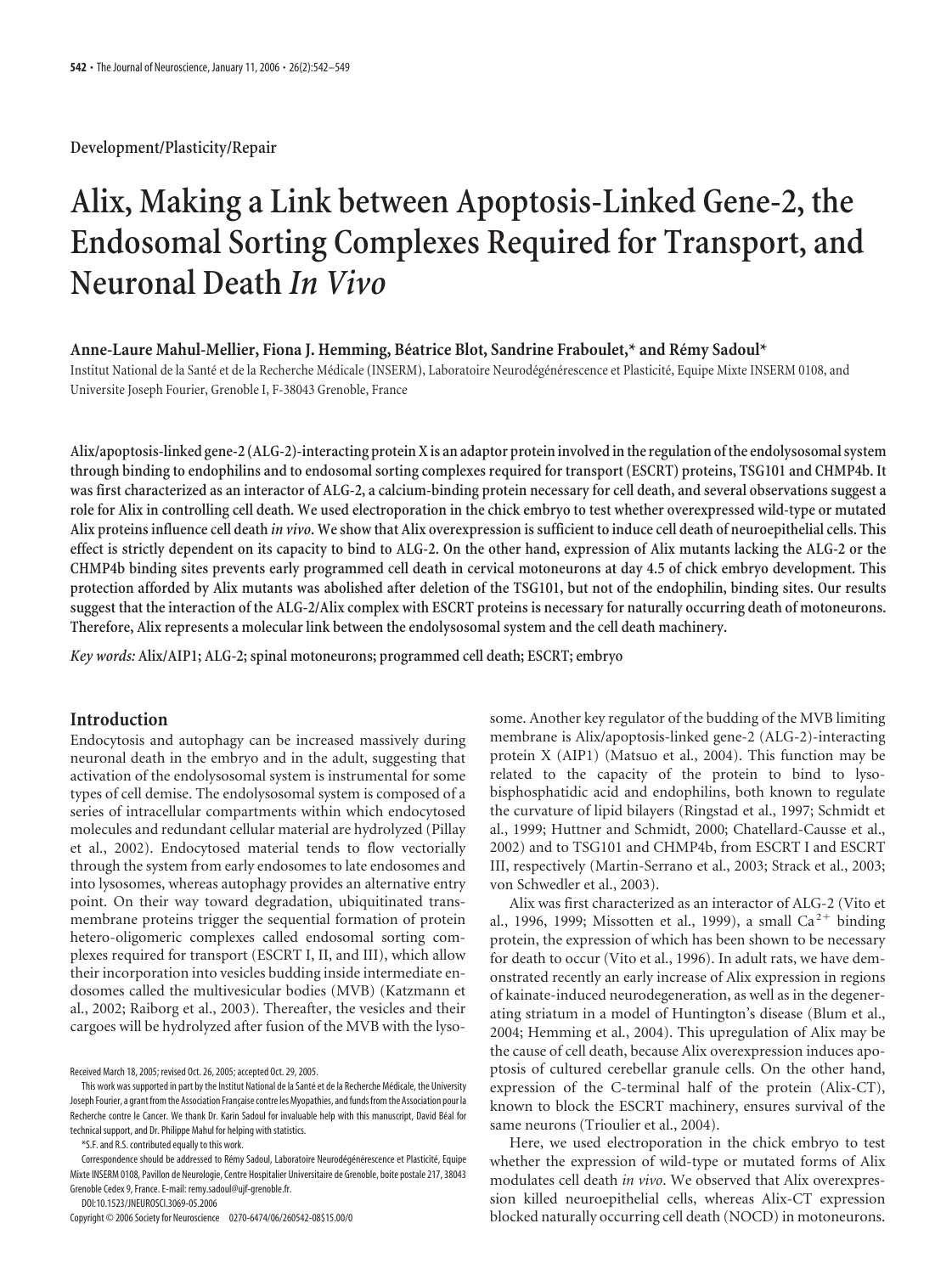

Figure 1. Schematic representation of Alix and its interactors. The mutant proteins used and the effects on cell death are described. Amino acid positions or deletions are indicated. Vertical stripes, Bro1 domain; oblique stripes, proline-rich domain.

Deletion of the ALG-2 binding site abrogated Alix-CT protection and switched full-length Alix from being a death inducer to become an inhibitor of NOCD. We also found that Alix-CT and Alix $\Delta$ ALG-2 death-blocking activities were abolished by removal of the four amino acids necessary for TSG101/ESCRT-I binding, thereby strongly suggesting that the proteins need to bind the ESCRT proteins to inhibit cell death. Therefore, our results show that proteins controlling the endolysosomal system are central in NOCD and suggest that the Alix/ALG-2 complex mediates cell death by recruiting this system.

#### **Materials and Methods**

In ovo *electroporation*. Fertilized Isa Brown eggs (obtained from Société Francaise de Production avicole, St. Marcellin, France) were incubated at 38°C in a humidified atmosphere for 2.5 d until reaching Hamburger Hamilton (HH) stage 16. Solutions of plasmid DNA were resuspended in 0.05% fast green, 0.33% carboxymethylcellulose in HBSS at a final concentration of 2  $\mu$ g/ $\mu$ l. After injection into the lumen of the closed neural tube, plasmid DNA was electroporated into cells on one side of the neural tube by electrodes flanking the embryo. Square-wave currents (six 50 ms pulses of 30 –50 V) were generated using an Intracept TSS10 (Intracell, Shepreth, UK) electroporator connected to platinum electrodes.

*DNA constructs.* Alix mouse cDNAs, wild type or mutants (Fig. 1), and enhanced green fluorescent protein (EGFP) cDNA were inserted blunt into the blunted *Eco*RI site of the pCAGGS expression vector, a kind gift from Tsuyoshi Momose (Nara Institute of Science and Technology, Japan). The vector uses a chick  $\beta$ -actin promoter and a Rous sarcoma virus enhancer. Alix-CT mutants, Alix $\Delta$ ALG-2, and Alix $\Delta$ ALG-2 $\Delta$ TSG101 were all cloned in fusion with EGFP protein.

*Western blotting.* To compare chicken and rodent ALG-2, chicken extracts were prepared from whole HH stage 24 embryos by homogenization in 100  $\mu$ l of 2 $\times$  loading buffer. Baby hamster kidney (BHK) cells were transfected to overexpress mouse ALG-2 by JetPEI (Polyplus; Ozyme, St. Quentin-en-Yvelines, France) according to the manufacturer's instructions. Lysates were prepared in the following buffer [150 mM NaCl, 50 mM Tris, pH 8.0, 1% NP-40, 0.5% sodium deoxycholate, 0.1% SDS, and  $2\times$  proteases inhibitor mixture (Roche, Meylan, France)] and loaded onto a 12% SDS-polyacrylamide gel before transfer to a nylon membrane (Immobilon P; Millipore, Bedford, MA). ALG-2 was detected with a polyclonal antibody (Swant, Bellinzona, Switzerland) followed by incubation with goat anti-rabbit horseradish peroxidase-conjugated secondary antibody and revealed by chemoluminescence.

*Histological analysis.* Chick embryos were collected 24, 48, or 72 h after electroporation and fixed in 4% paraformaldehyde, 0.12 M phosphate buffer,  $0.12 \text{ mm } \text{CaCl}_2$ , and  $4\%$  sucrose. EGFP expression was visualized by UV illumination using FITC filters. For cryosectioning, samples were incubated in 0.12 M phosphate buffer, containing 15% sucrose for at least 24 h at 4°C. They were embedded in 7.5% gelatin and frozen in nitrogen-chilled isopentane for 1 min at  $-65^{\circ}$ C. Serial sections (8 or 12  $\mu$ m) were cut with a cryostat and stored at -20°C before use.

*Immunofluorescence or immunoperoxidase.* Frozen sections were brought to room temperature and saturated in 3% goat serum (GS) in 50 mM Tris, 155 mM NaCl, pH 7.6 (TBS), for 30 min at 37°C. Sections were incubated with the primary antibody for 12–24 h at 4°C. Polyclonal anti-Alix antibody (Chatellard-Causse et al., 2002) was used 1:200 in 1% GS/0.02% saponine in TBS (TBSS). Polyclonal anti-ALG-2 antibody (Swant) was used 1:100 in 1% GS in TBSS. Sections were rinsed five times in TBSS and then treated with the secondary antirabbit Alexa594 antibody (The Jackson Lab-

oratory, Bar Harbor, ME) or a biotinylated goat anti-rabbit secondary antibody (Vector Laboratories, Burlingame, CA), amplified using the ABC kit (Vector Laboratories), and revealed with 3, 3-diaminobenzidine and nickel intensification. Sections were rinsed in TBS, incubated 30 min at 37°C in Hoechst 33342, 2 µg/ml (Sigma, St. Louis, MO), before being mounted in Mowiol (Calbiochem, La Jolla, CA).

For Islet-1 staining, 8  $\mu$ m sections were incubated with anti-Islet-1 monoclonal antibody (Developmental Studies Hybridoma Bank, Iowa City, IA) in 1% GS in TBSS and revealed by anti-mouse Alexa594 secondary antibody (The Jackson Laboratory). Islet-1-positive cells were counted on every third section from five embryos (12 sections per embryo).

*Terminal deoxynucleotidyl transferase-mediated dUTP-biotin nick end labeling method.* To visualize DNA fragmentation, the terminal deoxynucleotidyl transferase-mediated dUTP-biotin nick end labeling (TUNEL) method described by Gavrieli et al. (1992) was used. Sections were permeabilized in a solution composed of 0.1% Triton X-100 in 0.1% citrate buffer, pH 6.0, and then washed in Tris-base saline buffer before incubation with terminal deoxynucleotide transferase (In Situ Cell Death Detection kit; Roche) for 1 h at 37°C in a solution containing TMR red dUTP. Sections were observed using a fluorescence microscope, and positive cells were counted in every third section. Twelve sections per embryo were counted.  $n =$  total number of sections analyzed. The average numbers of TUNEL-positive cells in each half of the neural tube were compared statistically with Student's *t* test as specified in the figure legends.

*5-Bromo-2 deoxyuridine administration and immunohistochemistry.* Two hundred microliters of the S-phase marker 5-bromo-2 deoxyuridine (BrdU; 5 mg/ml) in PBS were dropped onto the vitelline membrane 24 h after electroporation. Embryos were killed 2 h after BrdU administration and then fixed and embedded for cryosectioning.

Immunodetection was performed as described above after pretreatment with 2N HCl for 30 min at 37°C, to denature double-stranded DNA, followed by five rinses in 0.1 M borate buffer, pH 8.5. The sections were saturated and treated with 6 mg/ml of mouse monoclonal anti-BrdU antibody (Roche) in 1% GS in TBS for 24 h, 4°C. An anti-mouse Alexa594 antibody (The Jackson Laboratory) was used as secondary antibody. To estimate the number of BrdU-labeled cells, the total fluorescence intensity per unit area was measured in each half of the neural tube in every third section by MetaMorph software (Universal Imaging Cor-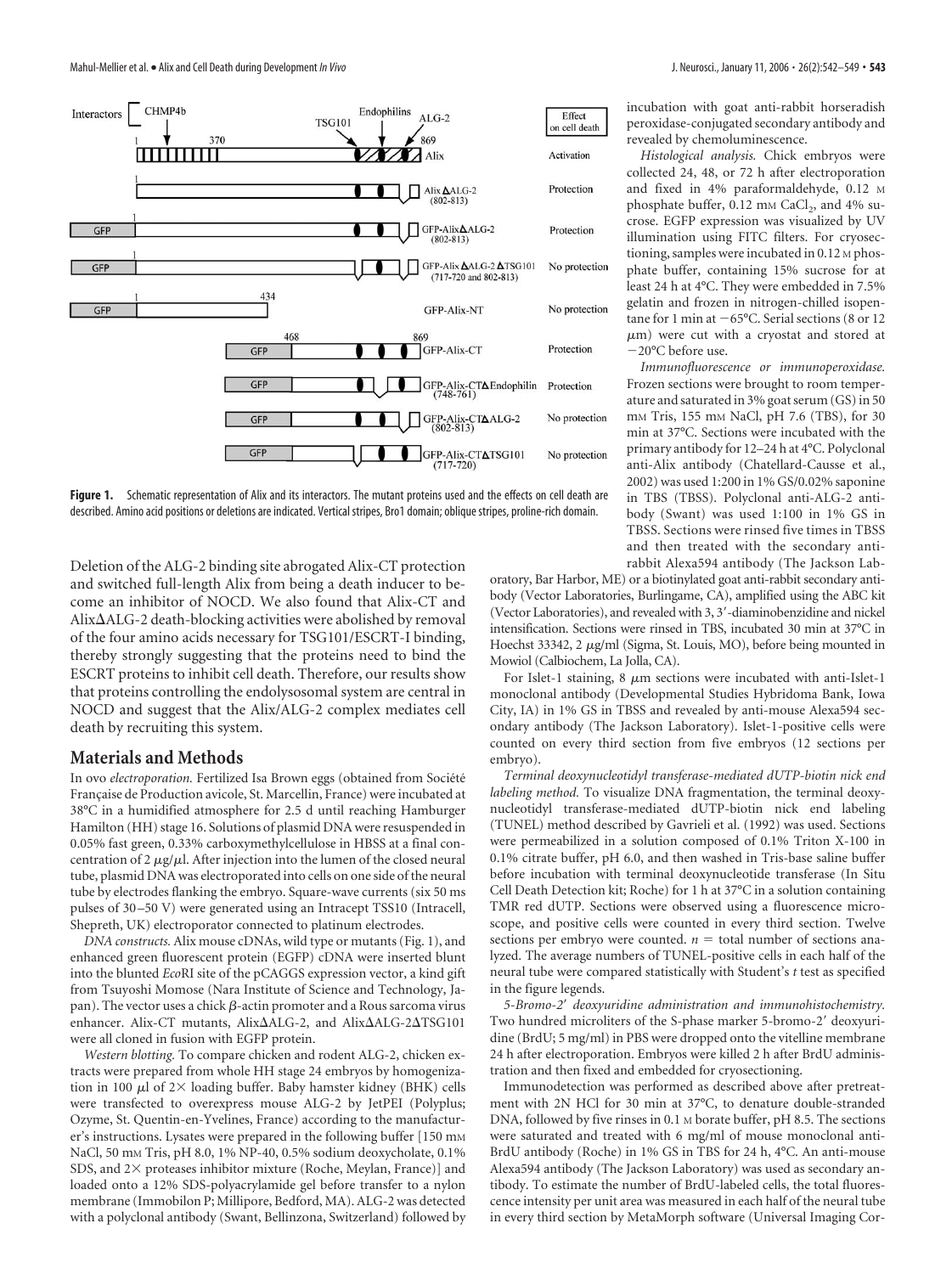

**Figure 2.** Cross sections of electroporated neural tubes from chick embryos. *A–D*, HH stage 21 embryos electroporated with the following pCAGGS expression vectors: GFP (*A*, *B*) and GFP plus Alix (*C*, *D*). *A*, *C*, GFP 24 h after electroporation in the neural tissue; GFP is also visible in dorsal root ganglia (drg) and in the axons from motoneurons (mn). Vlb, Ventrolateral border; c, cord. **B**, **D**, Immunofluorescence revealing endogenous and overexpressed Alix, respectively, by using polyclonal anti-Alix antibody recognizing endogenous chick and overexpressed mouse Alix. Scale bars, 50  $\mu$ m. *E*, *F*, HH stage 24 embryos, 48 h after electroporation, immunostained with polyclonal anti-Alix revealed by peroxidase. *E*, Control embryo transfected with GFP pCAGGS plasmid alone. Endogenous Alix is strongly expressed ventrally and laterally along the border of the neural tube (nt). Alix is also expressed in the nerve fibers (nf) and in the dermomyotome (dm).*F*, Alix-transfected embryo. The neuroepithelium of the electroporated side is clearly reduced in size. Revelation was shorter in *F*compared with *E*to avoid saturation of the overexpressed protein and reducing background. Scale bars, 50  $\mu$ m.

poration, West Chester, PA). The average intensity (arbitrary units) was then calculated for the nonelectroporated or electroporated half of the neural tube of 6 –10 embryos, with 12 sections per embryo. The means were statistically compared between control (GFP-transfected) or Alixtransfected embryos using Student's *t* test.

#### **Results**

#### **Alix overexpression in the developing chick spinal cord**

Expression plasmids coding for Alix and/or GFP were electroporated into the chick developing neural tube at HH stage 16. Alix was detected with a polyclonal anti-Alix antibody specifically recognizing both chick and mouse Alix (Chatellard-Causse et al., 2002; Fraboulet et al., 2003). In HH stage 21 embryos, 24 h after electroporation of GFP alone, endogenous Alix is mainly detected in distal parts of commissural and motoneuron axons (Fig. 2*A*,*B*). After electroporation of the two plasmids, 80% of the cells on the transfected side of the neural tube express both Alix and GFP (Fig. 2*C*,*D*). Overexpressed Alix is also detectable in the processes of motoneurons extending out of the ventral neural

tube (Fig. 2*D*,*F*) and in neural crest derivatives such as the dorsal root ganglia and melanocytes (Fig. 2*D*).

In sections of HH stage 24 embryos transfected 48 h earlier, we observed that overexpression of Alix reduced the width of the neuroepithelium by  $\sim$  25% compared with the untransfected side (Fig. 2*F*). We could not detect any effect of GFP overexpression under the same conditions (Fig. 2*E*).

#### **Alix overexpression does not affect cell proliferation in the neural tube**

To determine whether the distortion of the epithelium was caused by reduced neuroblast proliferation, we performed BrdU incorporation in HH stage 21 embryos, 24 h after electroporation. Numerous BrdU-positive cells were observed on both sides of the neural tube after transfection with GFP alone (Fig. 3*B*) or with GFP and Alix (Fig. 3*D*). There was no significant difference in fluorescence intensity caused by BrdU incorporation between the control and the electroporated half of the neural tube in Alixor in GFP-electroporated embryos (Fig. 3*E*).

These results demonstrate that the reduced width of the neuroepithelium observed at HH stage 24 is not caused by an effect of Alix on the proliferation of the progenitors.

#### **Alix overexpression leads to a specific increase in the number of apoptotic cells in the transfected neuroepithelium**

To determine whether Alix overexpression leads to increased cell death, we looked for changes in nuclear morphology using Hoechst fluorescent staining of chromatin. We clearly observed many nuclei showing marginalization and condensation of chromatin in the Alix-overexpressing neuroepithelia that were almost completely absent in GFP-only transfected embryos (data not shown). The TUNEL method was used to quantify the presence of apoptotic cells in Alix-overexpressing neuroepithelia. Figure 4 shows that the number of TUNEL-positive cells observed in neural tubes 24 h after electroporation was at least three times higher in Alix-overexpressing tissues (Fig. 4*C–E*,*I*) than in control tissues at HH stage 21 (Fig. 4*A*,*B*,*I*). Therefore, overexpression of Alix is sufficient to induce cell death in the neuroepithelium.

#### **The ability of Alix to induce apoptosis is dependent on its interaction with ALG-2**

Alix is known to interact with the calcium-binding protein ALG-2. Using an anti-ALG-2 polyclonal antibody that recognizes the chick protein (Fig. 5*C*), we have revealed the endogenous ALG-2 pattern of expression in HH stage 21 and 24 embryos (Fig. 5*A*,*B*). Like Alix, the ALG-2 protein is detected in the nerve fibers of motoneurons and in commissural axons of the ventral part of the neural tube (compare Figs. 5*A*, 2*E*). Therefore, the expression profile of each protein is consistent with their possible interaction during embryonic development.

We have demonstrated previously that the calciumdependent ALG-2 binding to Alix requires a 12 amino-acid-long stretch of the Alix C-terminal proline-rich domain (PRD) (Trioulier et al., 2004). Alix $\Delta$ ALG-2, which lacks this region, did not increase the number of TUNEL-positive cells (Fig. 4*F–I*), thereby showing that apoptosis induced in the chick embryo by Alix is strictly dependent on its ability to bind to ALG-2.

#### **Alix-CT expression protects cervical motoneurons from early cell death**

We next asked whether the mechanisms regulated by Alix play a role in NOCD. We tested this in the early phase of cervical motoneuron death, which occurs between HH stage 23 and 25. As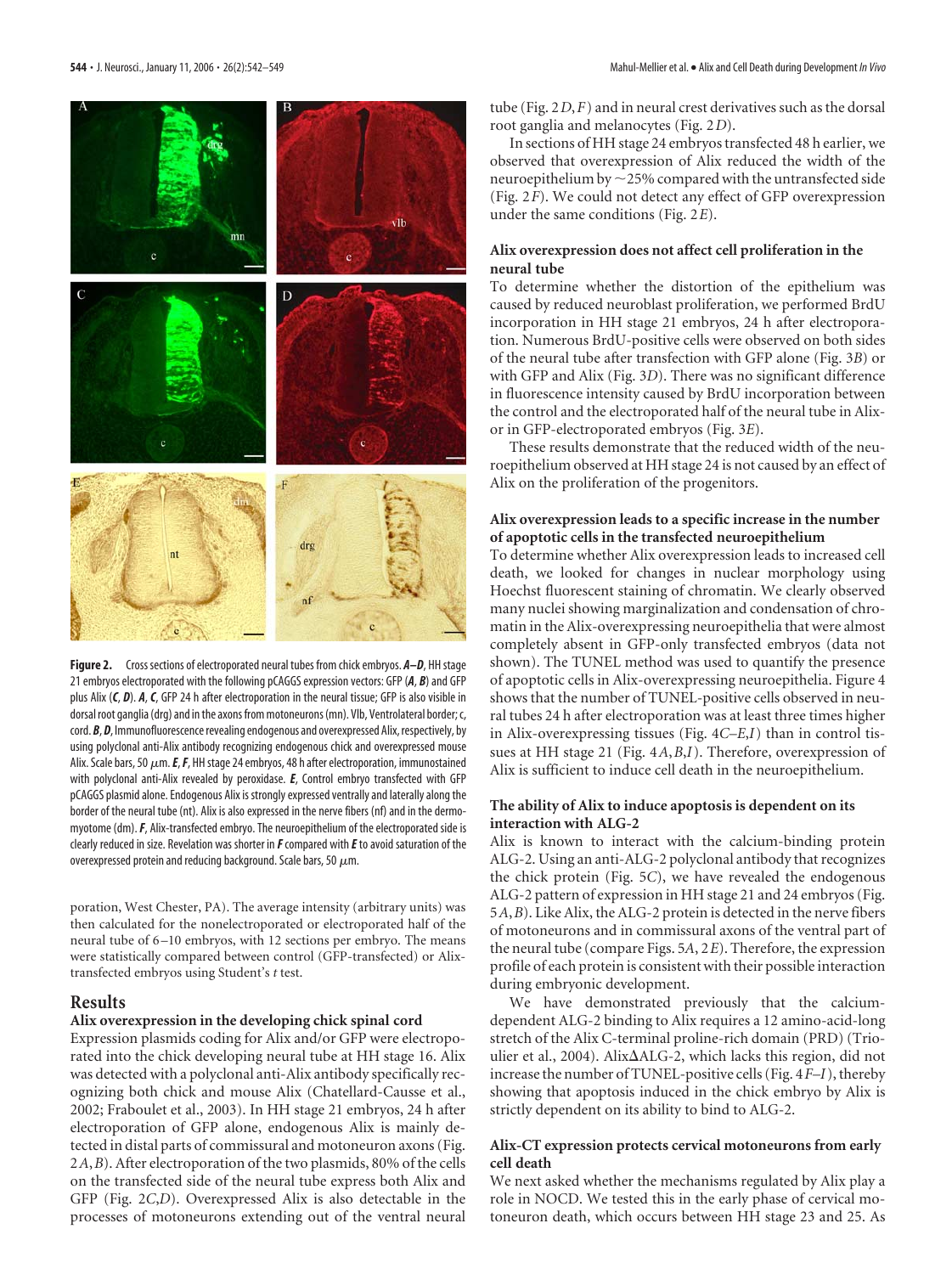

Figure 3. Cross sections of HH stage 21 embryo neural tubes 24 h after electroporation with pCAGGS GFP (*A*, *B*) or pCAGGS GFP and pCAGGS Alix (*C*, *D*). BrdU was applied to the vitelline membrane for 2 h. *A*,*C*, GFP expression 24 h after electroporation. *B*, *D*, BrdU immunofluorescence. Scale bars, 50  $\mu$ m. **E**, Quantitative analysis of fluorescence intensity per neural tube surface. There was no significant difference between the control and the electroporated half of the neural tube in Alix and GFP or in GFP-only overexpressing embryos.  $n =$  number of sections analyzed. Error bars represent SD.

seen in Figure 6*B*, TUNEL staining reveals numerous dying cells in the ventral horn of the cervical segments from HH stage 24 embryos. We tested the effect of the expression of Alix-CT, which lacks the CHMP4b binding region but contains the PRD including the sites of interaction with ALG-2, TSG101, and endophilins (Fig. 1). For this, a construct encoding Alix-CT in fusion with GFP (Fig. 1) was transfected at HH stage 16, and the death profiles were analyzed on cervical sections at HH stage 24. The GFP– Alix-CT protein displayed a vesicular distribution (Fig. 6*C*), as described previously in cultured cells (Chatellard-Causse et al., 2002; Trioulier et al., 2004). We found that the number of TUNEL-positive motoneurons in the ventral horn was reduced



**Figure 4.** Cross sections of HH stage 21 chick embryo neural tubes electroporated with the following pCAAGS expression vectors: GFP (*A*, *B*), GFP plus Alix (*C–E*), and GFP plus Alix-ALG-2 (*F–H*).*C*,*F*, Immunofluorescence using anti-Alix antibody(*A*, *D*, *G*) expression of GFP 24 h after electroporation. *B*, *E*, *H*, TUNEL labeling. Scale bars, 50  $\mu$ m. *I*, Mean numbers  $\pm$  SD of TUNELpositive cells in the neural tube of electroporated embryos;  $n =$  number of sections analyzed; 12 sections per embryo were counted.  $*p < 0.001$ , *t* test. The number of TUNEL-positive cells is significantly increased in Alix-overexpressing tissues. This effect is abolished when using the Alix∆ALG-2 mutant.



Figure 5. ALG-2 expression during chick neural tube development. Cross sections of HH stage 21 (*A*) or 24 (*B*) chick embryo neural tubes immunostained with polyclonal anti-ALG-2. Endogenous ALG-2 is strongly expressed ventrally in a domain overlapping Alix expression (compare with Fig. 2  $B$ ). Scale bars, 50  $\mu$ m. Polyclonal anti-ALG-2 recognizes a single 19.5 kDa product in chick embryo extracts (chicken), as predicted by the sequence data (GenBank accession numberNM\_001030993). Endogenous hamster protein is detected as asingle band of 20.5  $kDa$  (BHK  $+$  mALG-2). Overexpressed mouse Flag-tagged cDNA is detected as a predominant single band of 23 kDa, as predicted by the amino acid sequence.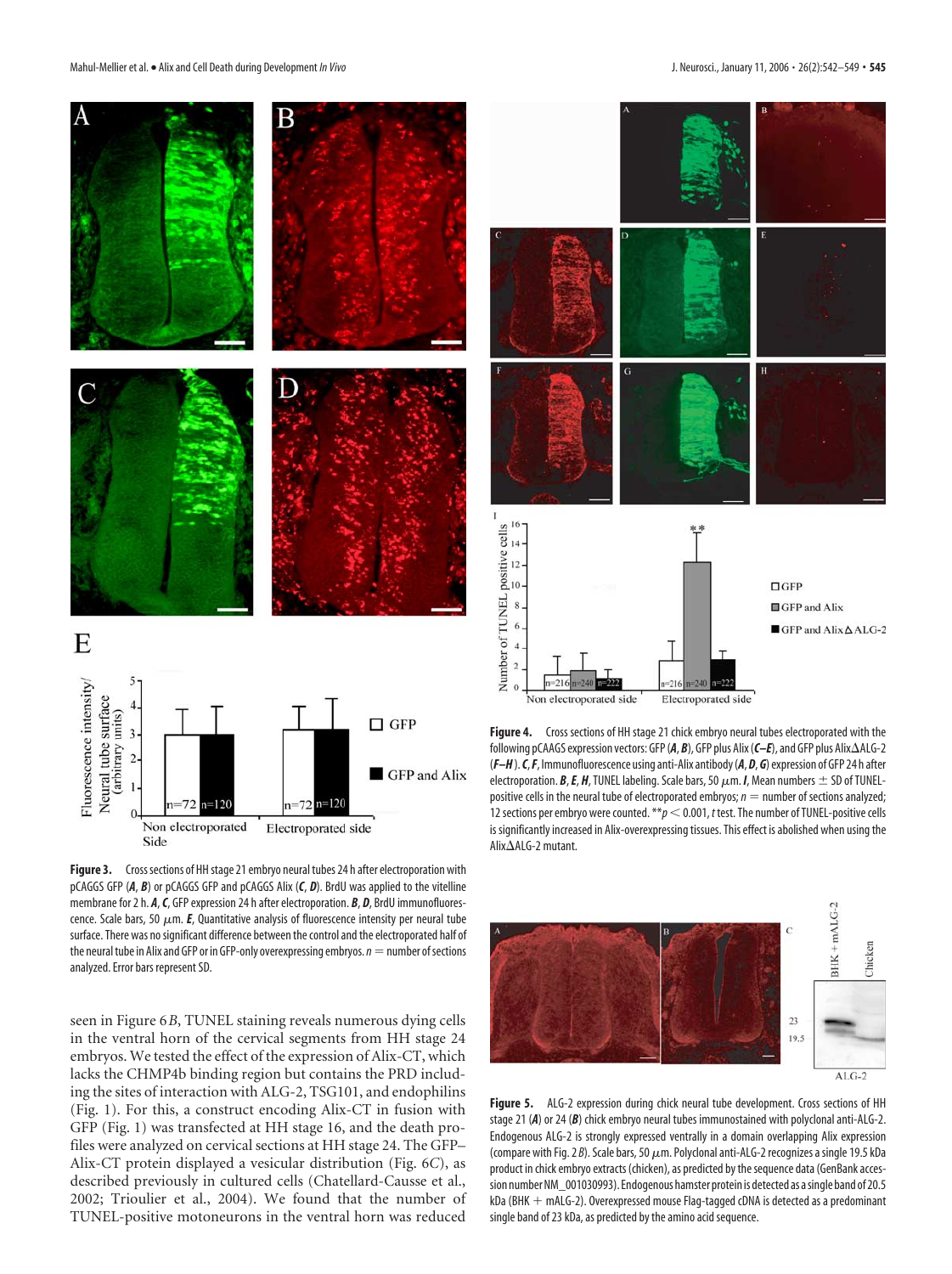by half by GFP–Alix-CT expression (Figs. 6*D*, 7*A*) but not by GFP expression alone (Figs. 6*B*, 7*A*). Hoechst staining of the chromatin on the same sections revealed fewer condensed nuclei (data not shown). Therefore, at this developmental step, Alix lacking the CHMP4b binding region is able to block DNA fragmentation and nuclear condensation, which characterize programmed cell death. In contrast, expression of the N-terminal half of Alix, containing the CHMP4b binding region, had no effect on cell survival (data not shown).

To test whether the reduction in TUNEL-positive cells seen with Alix-CT really turns into a protective effect, we quantified the number of motoneurons at HH stage 27, using an immunostaining for Islet-1, a transcription factor specific for

motoneurons (Tsuchida et al. 1994). At this stage, we could not detect any TUNEL-positive cells (data not shown), in good agreement with the previous demonstration that NOCD of motoneurons ends 24 h earlier. In HH stage 27 embryos, transfected at HH stage 16, we found that the side expressing Alix-CT contained on average per section, 10 more Islet-1-positive nuclei than the nonelectroporated side (Fig. 7*C*). In contrast, no difference could be found in embryos transfected with GFP (Fig. 7*C*). It is remarkable that the number of 10 supernumerary motoneurons fits almost exactly with the decrease in TUNEL-positive dying cells counted at stage 24 (Fig. 7*D*). This demonstrates that the reduction in TUNEL positivity at HH stage 24 is a fair estimate of cell survival afforded by Alix-CT.

#### **Deletion of the ALG-2 binding site abrogates the ability of Alix-CT to protect motoneurons from early cell death**

Embryos were transfected with an expression vector encoding GFP in fusion with Alix-CT lacking the ALG-2 binding domain (GFP-Alix-CT $\Delta$ ALG-2) (Fig. 1). As illustrated in Figures 6*F* and 7, TUNEL positivity was significantly higher compared with Alix-CT (Fig. 6*D*) and was not significantly different from that observed with GFP alone (Fig. 6*B*). In contrast, deletion of the 14 amino-acid-long stretch of the PRD that is responsible for endophilin binding (Alix-CT $\Delta$ endophilin) had no effect on Alix-CT activity (Chatellard-Causse et al., 2002) (Figs. 6*H*, 7). Therefore, the neuroprotective effect of Alix-CT on early death of cervical motoneurons requires the ALG-2 interaction domain.

#### **Full-length Alix deleted of the ALG-2 binding site protects neurons from early cell death**

As stated above, Alix $\Delta$ ALG-2 had no proapoptotic activity in the neuroepithelium. We next tested the effect of the mutant on death of motoneurons by using a GFP-Alix $\Delta$ ALG-2, which allowed comparison with GFP–Alix-CT fusion protein. As shown in Figure 8,  $B$  and  $E$ , Alix $\Delta$ ALG-2 had a similar protecting effect to that of Alix-CT, halving the number of dying motoneurons. Therefore, Alix deleted of its sites of interaction with either ALG-2 or CHMP4b is capable of blocking NOCD.

#### **Deletion of the TSG101 binding site abrogates the ability of Alix-CT and of AlixALG-2 to protect motoneurons from early cell death**

Besides binding ALG-2, the proline-rich region of Alix-CT also interacts with TSG101 of ESCRT-I and seems thereby to block the

ESCRT machinery. We found that a deletion of four amino acids necessary for Alix binding to TSG101 (von Schwedler et al., 2003) completely prevented Alix-CT from protecting against cell death (Figs. 6*J*, 7). Similarly, the deletion of the TSG101 binding site from Alix-ALG-2 totally abrogated its rescuing effect (Fig. 8*D*,*E*).

#### **Discussion**

GFP

GFP-Alix-CT

Here, we show using electroporation of the chick neural tube that overexpression of Alix induces apoptosis. Furthermore, expression of truncated Alix proteins lacking the binding region to CHMP4b of ESCRT-III (Alix-CT) or to ALG-2 (Alix $\Delta$ ALG-2) can block the NOCD of cervical motoneurons. Finally, deletion of four amino acids necessary for these proteins to bind TSG101 of ESCRT-I abolishes their anti-cell-death activity, thereby demonstrating that an intact Alix/ALG-2/ESCRT complex is necessary for neuronal death *in vivo*.

Electroporation of the neural tube of HH stage 16 embryos allowed us to overexpress Alix in mitotic and postmitotic neuroepithelial cells. Unlike the effect of the Alix human homolog, Hp 95, which has been shown to promote  $G_1$  phase arrest in confluent monolayer HeLa cells (Wu et al., 2001), we did not detect any influence of this overexpression on the number of BrdUincorporating nuclei, thus indicating that Alix does not affect the cell cycle in our model. However, we found that Alix transfection was sufficient to induce apoptosis of the neuroepithelial cells, a result in accordance with our previous observation that enforced Alix expression is sufficient to induce caspase activation and death of cultured cerebellar granule neurons (Trioulier et al., 2004). Alix proapoptotic activity in the neural tube required binding to ALG-2 as a mutant deleted of 12 amino acids within the PRD responsible for ALG-2 binding (Trioulier et al., 2004) was no longer deleterious. Even more interestingly, we found that enforced expression of Alix deleted of its ALG-2 binding site  $(Alix- $\Delta$ ALG-2)$  or of its  $NH<sub>2</sub>$  terminal half (Alix-CT) protected neurons of the cervical ventral horn from NOCD.

Alix is a main regulator of the endolysosomal system, in particular through binding to a complex called ESCRT, which is necessary for the formation of MVB. MVBs are intermediate endosomes in which membrane proteins en route to the lysosome are sorted into vesicles budding from the endosome-limiting membrane. The vesicles and their cargoes are degraded once the MVB has fused with the lysosome. Several studies in yeast suggest that the sorting of proteins requires the sequential association of



GFP-Alix-CT

vectors: GFP (*A*, *B*), GFP–Alix-CT (*C*, *D*), GFP–Alix-CT-ALG-2 (*E*,*F*), GFP–Alix-CT-endophilin (*G*, *H*), and GFP–Alix-CT-TSG101  $(I, J)$ . *A*, *C*, *E*, *G*, *I*, GFP expression 48 h after electroporation. *B*, *D*, *F*, *H*, *J*, Corresponding TUNEL labeling. Scale bars, 40  $\mu$ m.

GFP-Alix-CT

 $\Delta$  Endophilin

GFP-Alix-CT  $\Delta$ TSG101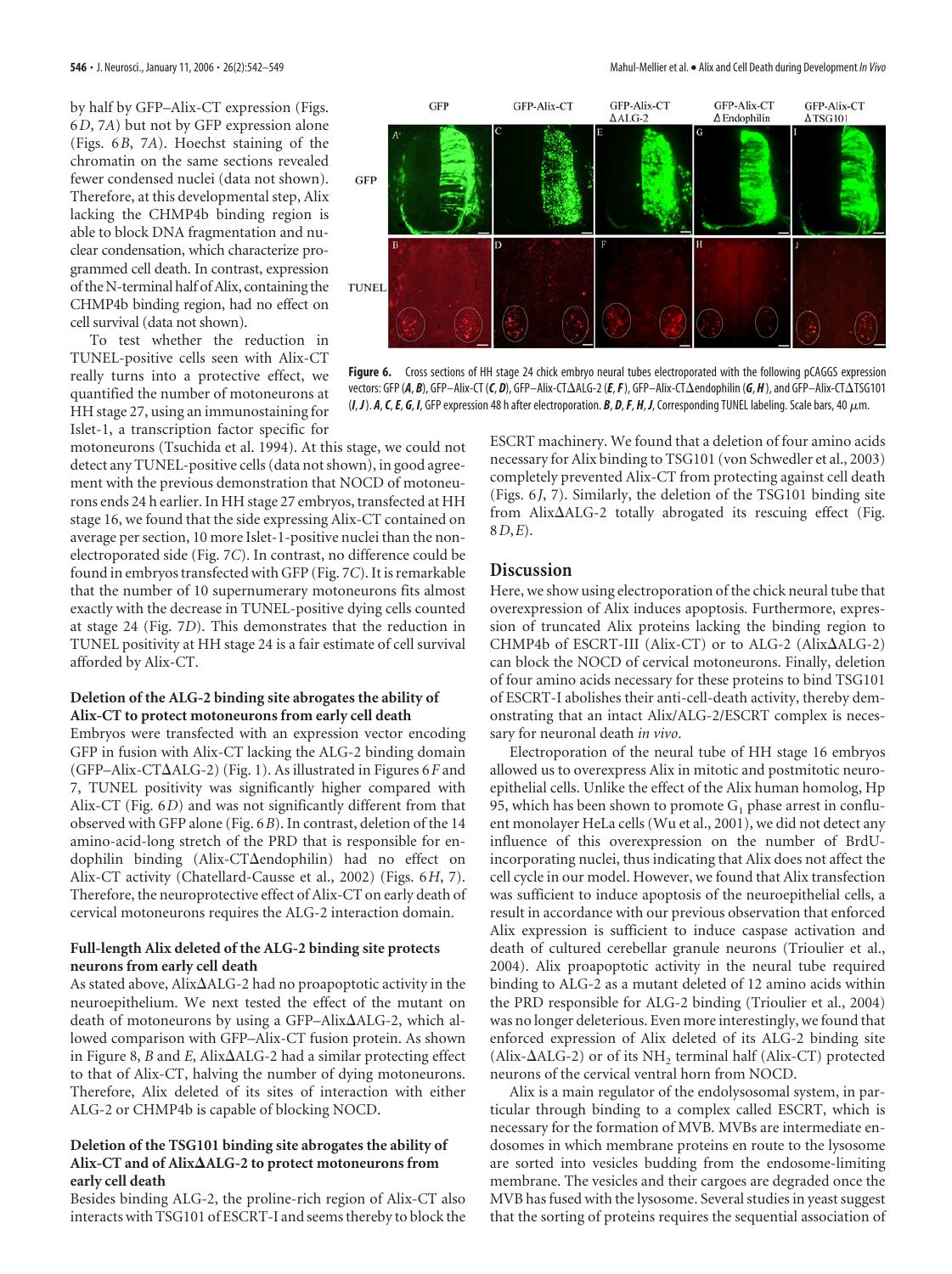

**Figure 7.** Alix mutants rescue motoneurons from NOCD. *A*, Ratio of TUNEL-positive cells in the electroporated versus nonelectroporated side of the neural tube. Mean  $\pm$  SD; *n* = number of sections analyzed; 12 sections per embryo were counted. \*\**p* < 0.001, *t* test. The number of TUNEL-positive cells was significantly reduced in GFP–Alix-CT- and GFP–Alix-CT $\Delta$ endophilinoverexpressing embryos. *B–D*, Evaluation of supernumerary motoneurons on the electroporated side. *B*, Immunofluorescence staining using an anti-Islet-1 antibody (*Bb*) on cross section of HH stage 27 chick cervical neural tube electroporated with GFP-Alix-CT (*Ba*; same section).



**Figure 8.** Cross sections of HH stage 21 chick embryo neural tubes electroporated with GFP–Alix∆ALG-2 (*A, B***)** and GFP–Alix∆ALG-2∆TSG101 (*C, D***).** *A, C,* **GFP expression 24 h after** electroporation. *B*, *D*, TUNEL labeling. Scale bars, 45  $\mu$ m. *E*, Mean numbers  $\pm$  SD of TUNELpositive cells in the neural tube of electroporated embryos,  $n =$  number of sections analyzed; 12 sections per embryo were counted.  $*p < 0.001$ , *t* test. The number of TUNEL-positive cells is significantly reduced in GFP—Alix∆ALG-2-expressing ventral neural tube. This protection is abolished when using the GFP–Alix $\Delta$ ALG-2 $\Delta$ TSG101.

three hetero-oligomeric complexes (ESCRT-I, ESCRT-II, and ESCRT-III) on the surface of endosomes (Jiang et al., 2002; Katzmann et al., 2002; Raiborg et al., 2003). TSG101, which is part of ESCRT-I, associates with the four amino acid PSAP (proline, serine, alanine, proline) motif of the Alix PRD domain, whereas CHMP4b, which belongs to ESCRT-III, binds to the first 370 amino acids, the Bro-1 domain, conserved throughout species

 $\leftarrow$ 

Scale bars, 40  $\mu$ m. *C*, Mean numbers  $\pm$  SD of Islet-1-positive motoneurons supernumerary on HH stage 27 cross sections ( $\mathbf{B}$ ).  $n =$  number of sections analyzed; 12 sections were counted per embryo.  $**p < 0.001$ , *t* test. **D**, Mean numbers  $\pm$  SD counted after TUNEL staining on HH stage 24 cross sections (see Fig. 6 *D*).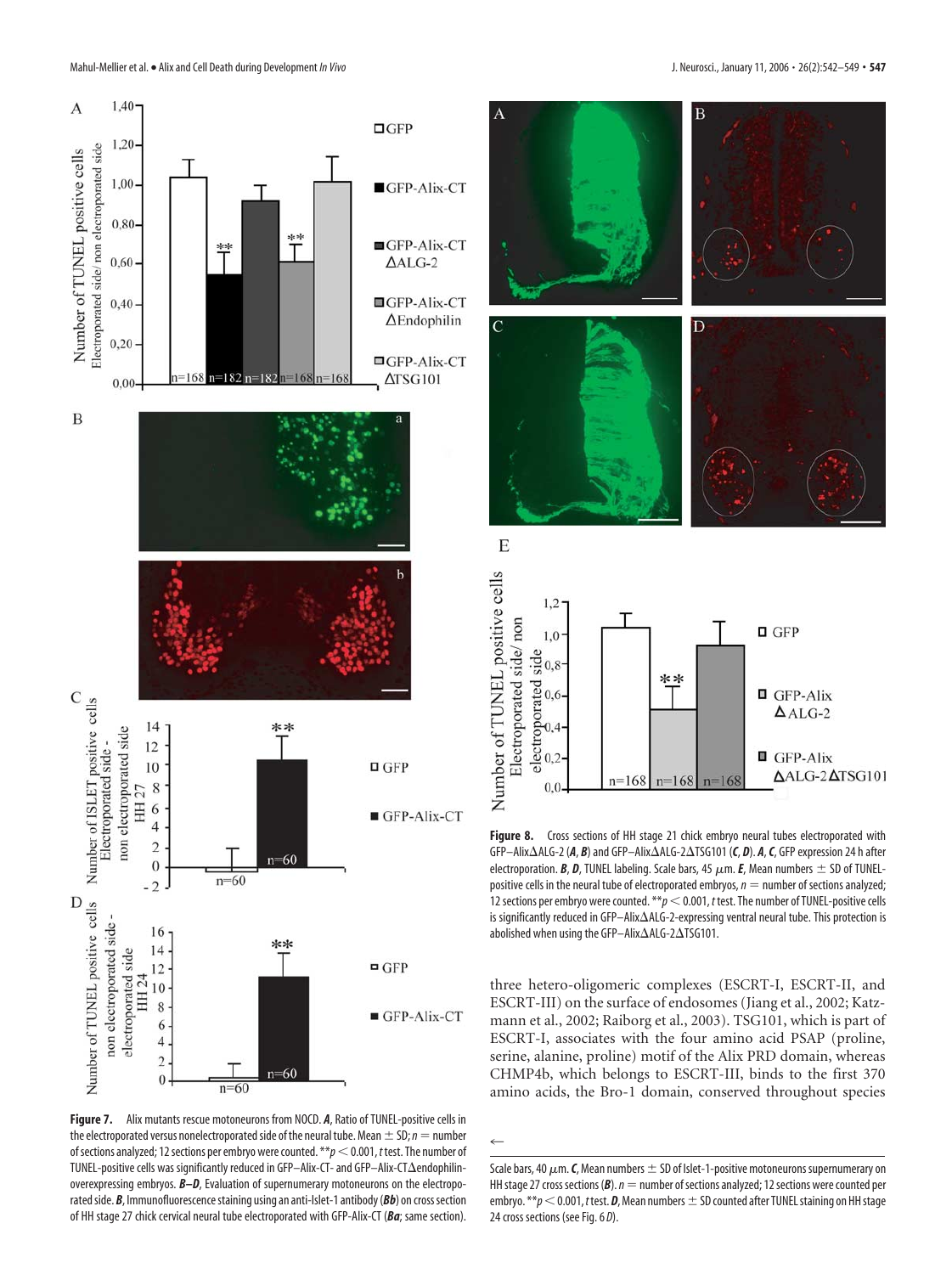(Fig. 1) (Martin-Serrano et al., 2003; Strack et al., 2003; von Schwedler et al., 2003; Kim et al., 2005).

Recruitment of Alix to endosomes is known to occur through binding to CHMP4b (Katoh et al., 2003). Several laboratories have shown recently that expression of Alix truncated of its CHMP4b binding site disrupts the ESCRT function in a similar way to Alix downregulation by small interfering RNA (Martin-Serrano et al., 2003). Our finding that Alix mutants lacking either the CHMP4b/ESCRT-III interacting region or the ALG-2 binding site inhibit NOCD suggests that they behave as dominantnegative mutants blocking the formation of an ALG-2/Alix/ CHMP4b complex necessary for cell death. This is reinforced by the finding that removal of the ALG-2 binding site on Alix-CT abolished its anti-cell-death activity. A third necessary interactor seems to be TSG101 of ESCRT-I, because deletion of PSAP necessary for its interaction abolished the anti-cell-death activities of both Alix-CT and Alix-ALG-2.

We thus demonstrate for the first time the requirement of an intact ALG-2/Alix/ESCRT complex for neuronal death. One may hypothesize that this complex acts at the level either of the signaling or of the execution of cell death. Alix could regulate signaling endosomes, which are thought to mediate the retrograde communication of neurotrophic factors from axon terminals contacting the target to cell bodies (Howe and Mobley, 2005). However, this is an unlikely scenario, because the cell-death-blocking effect of Alix mutants was observed during the early, short, and synchronized period of NOCD of cervical neurons between HH stages 23 and 26 (Levi-Montalcini, 1950). This NOCD, which affects somatic motoneurons sending axons to the cervical somitic region, is not reduced by neuromuscular blocking or neurotrophic agents (Levi-Montalcini, 1950; Yaginuma et al., 1996). Furthermore, Alix-CT $\Delta$ endophilin still affords protection, thereby showing that Alix-CT does not need the interaction with endophilins, which are main regulators of tyrosine kinase receptor endocytosis. Another hypothesis is that Alix/ALG-2 may influence cell death by acting on endocytosed death receptors. Indeed, Schneider-Brachert et al. (2004) have demonstrated recently, in lymphoid cell lines, that the initiating caspase 8, which is recruited by the DISC (death-inducing signaling complex) forming around the activated death receptor tumor necrosis factor (TNF) receptor 1 (TNFR1), is only activated after the receptor has been endocytosed, thereby introducing the notion of death inducing signaling endosomes. Interestingly TNFR1 is transiently detected in early developing mouse motoneurons, and TNF $\alpha$  has been shown to commit motoneurons to die later during development (Sedel et al., 2004).

We now need to study whether Alix interacts, directly or indirectly, with caspases for the execution of the death program. A link between ALG-2/Alix and caspases has been suggested in mouse embryonic fibroblasts by the finding that ALG-2 immunoprecipitates with caspase-12 and caspase-9 after stress to the endoplasmic reticulum. In the same report, Rao et al. (2004) showed that Apaf  $1 - / -$  cells depleted of ALG-2 were protected against thapsigargin, which induces a rise in cytosolic calcium but not against other endoplasmic reticulum stressors such as tunicamycin or brefeldin. Given the tight calcium-dependent interaction of Alix with ALG-2, our results beg the question of the presence of Alix within caspase-containing complexes and thereby of its direct role in activation of the caspase cascade. If this is the case, Alix/ALG2 would be ideally suited to act as a caspase activation platform regulated by endocytosed receptors.

However, the sole inhibition of caspase activation cannot explain the protective role of Alix mutants on neuronal death. Indeed, in most cells, caspase inhibition only allows maintenance of an intact nucleus without impairing the dismantling of the cytoplasm, suggesting that caspase-independent pathways are responsible for cytoplasmic destruction. This is the case for cultured cerebellar neurons deprived of potassium, which are not rescued by caspase inhibition but which survive when expressing Alix-CT (Trioulier et al., 2004). This is also true during the first wave of NOCD studied here, because Oppenheim et al. observed that caspase inhibition does not block motoneuron death (Milligan et al., 1995; Yaginuma et al., 1996, 2001; Oppenheim et al., 2001). The Alix-CT cell-death-blocking effect was sustained up to 3 d after transfection and 24 h beyond the expected time of programmed cell death, suggesting that the truncated protein not only blocks caspase-dependent, but also caspase-independent, pathways underlying cell death. These latter remain ill defined, although autophagy has often been designated as a possible way for cytoplasmic destruction (Clarke, 1990). Indeed, numerous autophagic vacuoles accumulate in the cytoplasm of dying cells in which caspases are inhibited, as in the case of cervical neurons treated *in situ* with caspase inhibitors (Yaginuma et al., 2001). Noteworthy is that Nara et al. (2002) have shown that ESCRT proteins also regulate autophagy, suggesting a close link between MVBs and autophagosomes. Therefore, Alix, as a main regulator of the endolysosomal system and of neuronal death, may represent a good lead to follow to better understand the molecular pathways allowing the caspase-independent destruction of the cytoplasm.

The clear link between the molecular machinery controlling the endolysosomal system and cell death *in vivo*, which we demonstrate here using Alix, could explain numerous observations of endosomal alterations in a wide range of neurodegenerative diseases, including Alzheimer's disease and several genetic motoneuron diseases, in which mutations occur in genes that regulate endosome function (Nixon, 2005; Reid et al., 2005; Skibinski et al., 2005).

#### **References**

- Blum D, Hemming FJ, Galas MC, Torch S, Cuvelier L, Schiffmann SN, Sadoul R (2004) Increased Alix (apoptosis-linked gene-2 interacting protein X) immunoreactivity in the degenerating striatum of rats chronically treated by 3-nitropropionic acid. Neurosci Lett 368:309 –313.
- Chatellard-Causse C, Blot B, Cristina N, Torch S, Missotten M, Sadoul R (2002) Alix (ALG-2 interacting protein X), a protein involved in apoptosis, binds to endophilins and induces cytoplasmic vacuolization. J Biol Chem 28:29108 –29115.
- Clarke PG (1990) Developmental cell death: morphological diversity and multiple mechanisms. Anat Embryol (Berl) 181:195–213.
- Fraboulet S, Hemming FJ, Mahul AL, Cristina N, Sadoul R (2003) Expression of Alix protein during early avian development. Gene Expr Patterns 3:139 –142.
- Gavrieli Y, Sherman Y, Ben-Sasson SA (1992) Identification of programmed cell death in situ via specific labeling of nuclear DNA fragmentation. J Cell Biol 119:493–501.
- Hemming FJ, Fraboulet S, Blot B, Sadoul R (2004) Early increase of apoptosis-linked gene-2 interacting protein X in areas of kainate-induced neurodegeneration. Neuroscience 123:887–895.
- Howe CL, Mobley WC (2005) Long-distance retrograde neurotrophic signaling. Curr Opin Neurobiol 15:40 –48.
- Huttner WB, Schmidt A (2000) Lipids, lipid modification and lipid-protein interaction in membrane budding and fission–insights from the roles of endophilin A1 and synaptophysin in synaptic vesicle endocytosis. Curr Opin Neurobiol 10:543–551.
- Jiang L, Erickson A, Rogers J (2002) Multivesicular bodies: a mechanism to package lytic and storage functions in one organelle? Trends Cell Biol 12:362–367.
- Katoh K, Shibata H, Suzuki H, Nara A, Ishidoh K, Kominami E, Yoshimori T, Maki M (2003) The ALG-2-interacting protein Alix associates with